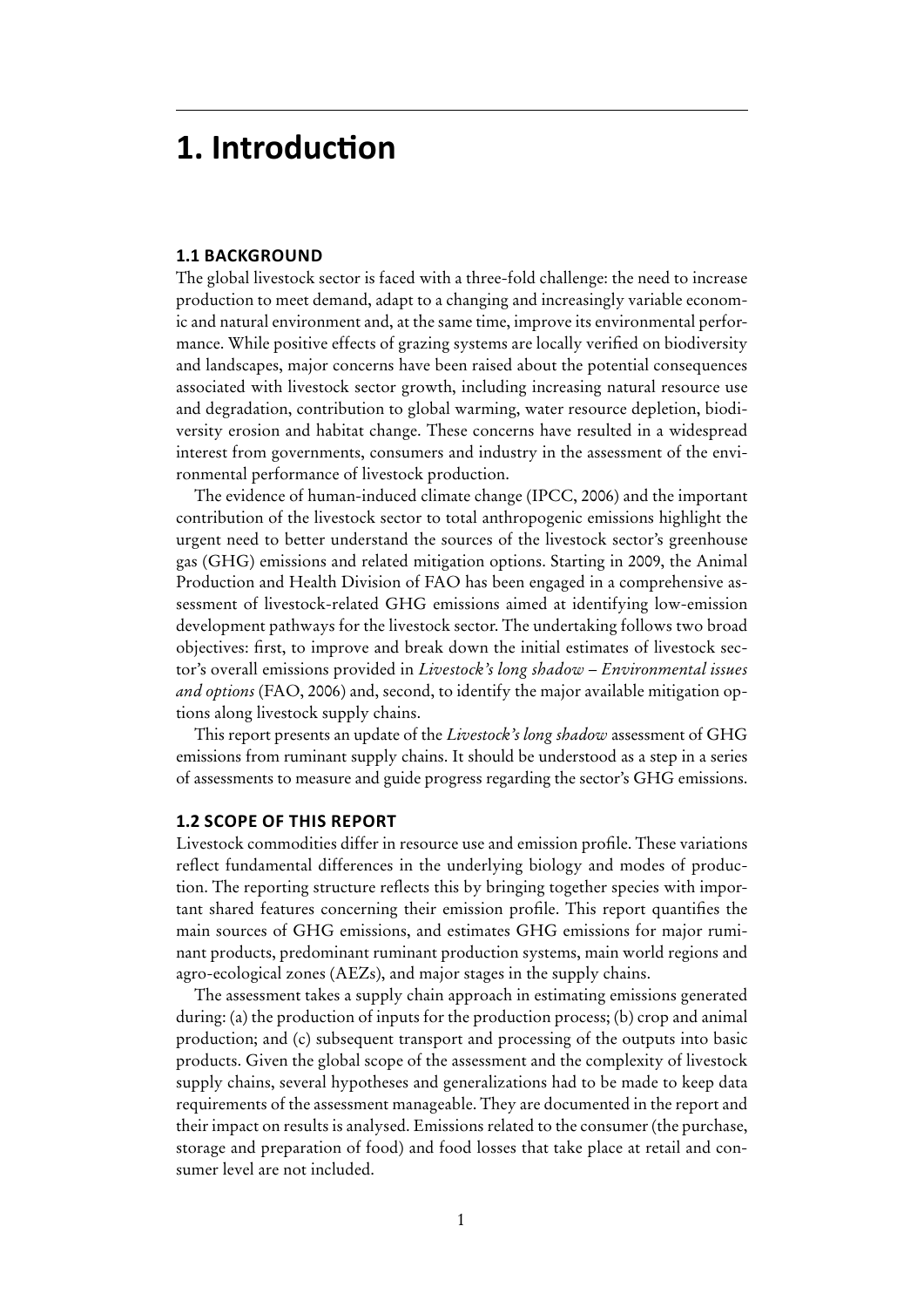This report addresses a technical audience in private and public organizations, academia and LCA practitioners. Policy-makers and the informed general public will find a comprehensive review of results, methods and the mitigation potential in the livestock sector in an overview report published in parallel to this report (FAO, 2013a).

By providing the most accurate information available on a global scale, this assessment helps to identify priority areas for mitigation and technical options that can reduce GHG emissions from the ruminant sector. It also provides a benchmark against which future trends can be measured.

This report focuses on GHG emissions only; other environmental dimensions, such as water resources, land, biodiversity and nutrients, have not been considered. GHG emissions from the livestock sector cannot be taken as an indicator of environmental sustainability in general. There are important synergies and trade-offs among competing environmental criteria that require fuller assessment.

The base year selected for assessment is 2005. This year was chosen because at the start of the assessment, the available spatial data, and in particular information on the predicted livestock densities, were based on 2005 data.

#### **1.3 The Global Livestock Environmental Assessment Model**

This assessment is based on a newly-developed analytical framework: the Global Livestock Environmental Assessment Model (GLEAM). GLEAM intends to pull together the existing knowledge on production practices and emissions pathways and create a framework for disaggregation and comparison of emissions on a global scale. The model is developed for six animal species (cattle, buffalo, sheep, goats, pigs and chicken) and related edible products. It recognizes two farming systems for ruminant species (mixed and grazing), three for pigs (backyard, intermediate and industrial) and three for chicken (backyard, industrial egg and industrial meat). Overall, this amounts to over 14 000 theoretical supply chains, defined here as unique sets of commodity, farming system, country and climatic zone. The physical area corresponding to each of these sets is further decomposed in cells on a map.

Four publications present the results of this work:

- This technical report addressing the world's cattle, buffalo and small ruminant (sheep and goat) sectors.
- A report addressing the world's pig and chicken (meat and eggs) sectors, published in parallel to this report (FAO, 2013b).
- An earlier technical report published in 2010, addressing the world's dairy sector (FAO, 2010).
- An overview report, summarizing the above at the sector level and providing additional cross-cutting analysis of emissions and mitigation potential, published in parallel to this report (FAO, 2013a).

Since the publication of the FAO report on GHG emissions from the dairy sector (FAO, 2010), GLEAM has been improved to include additional GHG emissions sources such as direct on-farm energy use and indirect energy embodied in farm buildings and equipment. In addition, new data (herd parameters, feed rations) has also been made available, so this report presents an update of the results on dairy production presented in 2010.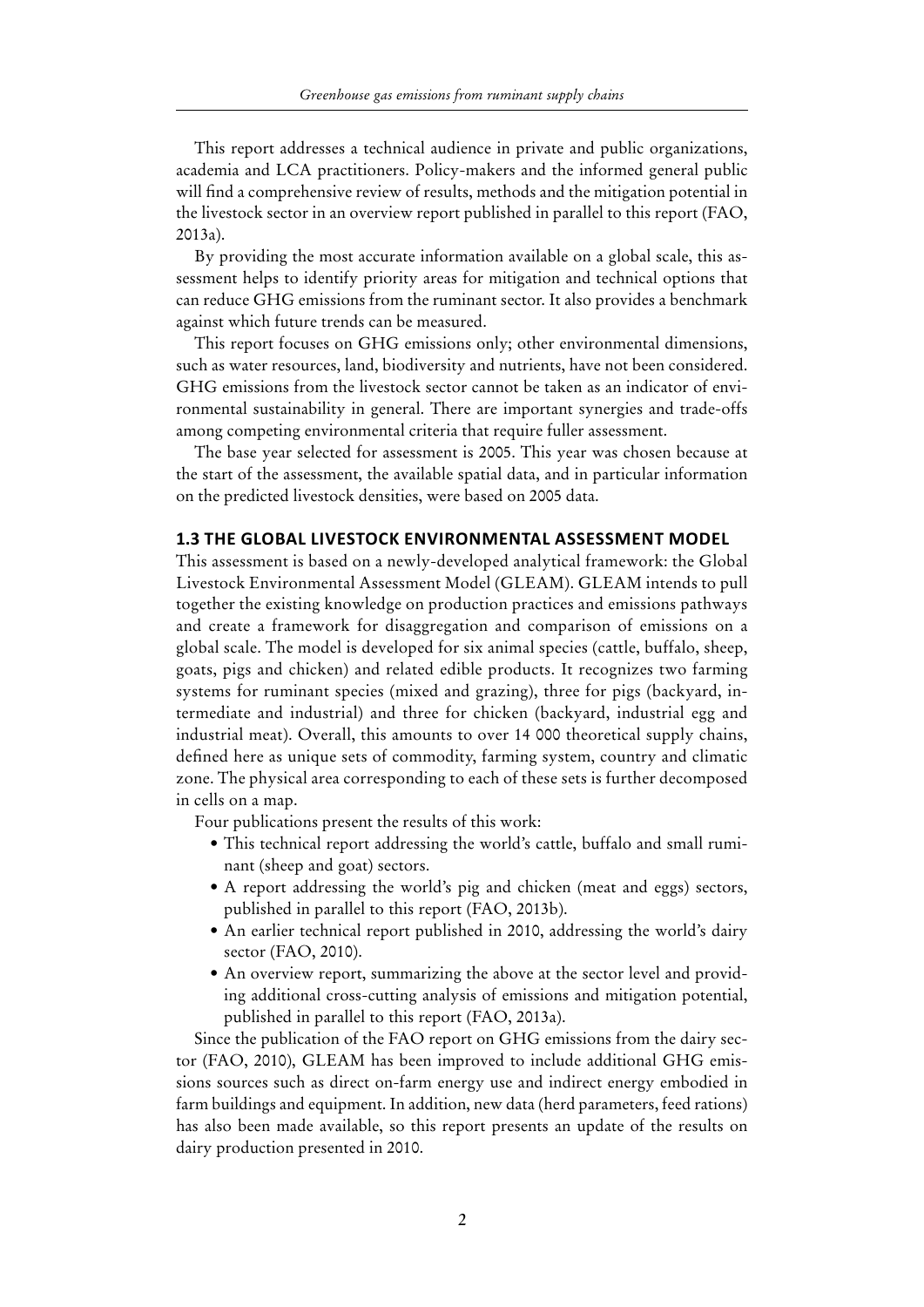#### **1.4 Outline of this report**

This report consists of six sections (including this introductory section). Section two starts with a brief introduction to the global ruminant sector describing production systems and their contribution to global ruminant milk and meat production.

Section 3 gives an overview of the approach used in the estimation of GHG emissions in this assessment, providing basic information on the LCA approach. The section presents a description of the functional units used, system boundary, allocation to co-products and sources of GHG emissions. The section also provides an overview of ruminant production system typology applied, the tool (GLEAM) and methods as well as broad information on data sources and management. Detailed description of the approach and methods can be found in the appendices.

The results (total emissions and emission intensities) of this assessment are presented in Section 4 followed by a discussion on the main important sources and drivers of emissions from ruminant species as well as a discussion on uncertainty and assumptions likely to influence the results (Section 5). It also presents the results of a Monte Carlo uncertainty analysis performed in this study.

Section 6 presents the conclusions and recommendations that can be drawn from this work as well as provides direction on areas for improvement.

The appendices in this report provide a detailed description of the GLEAM model, methods applied (on quantifying carbon losses from land-use change, onfarm direct and indirect energy use and post farmgate emissions) and data. The appendices also explore different computation approaches (e.g. for estimating LUC emissions and allocation of emissions to slaughter by-products) presenting their impact on emission intensity.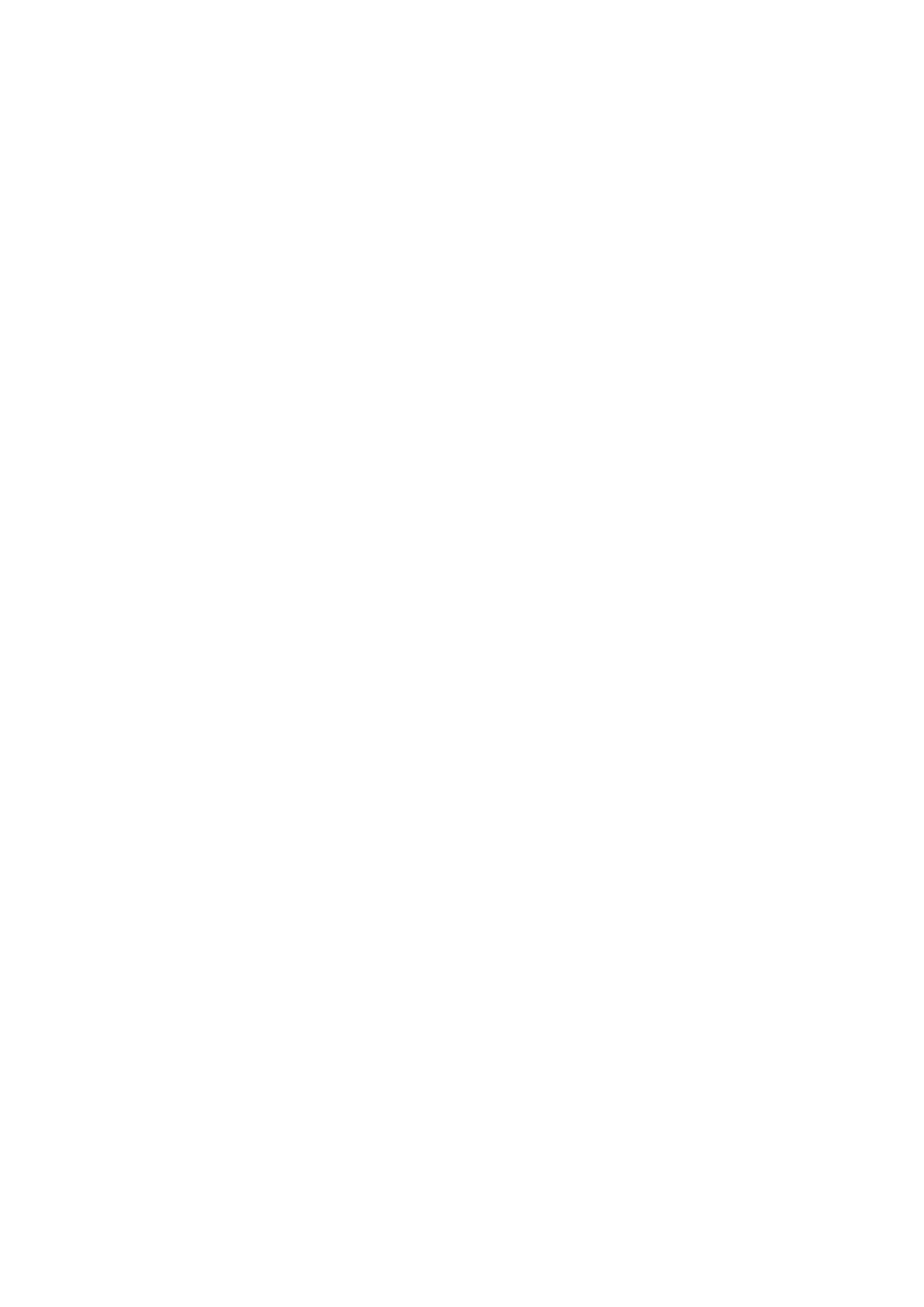# **2. Overview of the global ruminant sector**

In this report, the ruminant sector comprises cattle, sheep and goat, and buffalo. The global ruminant population in 2010 was estimated to be 3 612 million (FAOSTAT, 2012), with cattle making up nearly 40 percent, sheep and goat 55 percent, and buffalo the remaining 5 percent. Within the ruminant sector, the cattle sector is byfar the most important: contributing about 64 and 600 million tonnes of meat and milk, respectively; about 79 and 83 percent of total meat and milk production from ruminants. Small ruminant products constitute a relatively small share of globallyproduced ruminant meat and milk, about 17 percent and 4 percent, respectively.

Ruminants are mainly reared in either grazing or mixed systems and the relative global importance of mixed systems compared with grazing systems is reflected by the fact that about 73 percent of all ruminants are reared in mixed farming systems. This study estimates that globally about 79 percent of the beef and 85 percent of cattle milk and 70 percent and 68 percent of the small ruminant milk and meat, respectively, is produced in mixed systems. Mixed systems also supply the bulk of products from buffalo; about 97 and 96 percent of milk and meat, respectively. Within these two systems, there is a wide variation in farming practices of which is subject to several factors such as climatic conditions, availability of fodders, market demand, etc.

Agro-ecological conditions are important determinants of the characteristics of ruminant production and estimates of the relative importance of ruminant meat and milk production within the AEZs varies between cattle, buffalo, and small ruminants (see Maps 1, 2, 3, 4 and 5 in Appendix G). In cattle production, temperate zones contribute 50 percent and 38 percent of the milk and beef compared with 21 percent and 33 percent from humid zones and 29 percent and 29 percent from arid zones.

On the other hand, arid zones contribute the bulk of milk and meat production from small ruminants and buffalo; 69 percent and 52 percent of small ruminant milk and meat, and 84 percent and 70 percent of buffalo milk and meat. The humid and temperate zones contribute 12 percent and 18 percent of small ruminant milk and 18 and 29 percent of the meat.

The relative importance of the different species varies enormously – while economic conditions play a key role, factors such as biophysical conditions and cultural values are also important.

Beef production is the most diverse form of all ruminant meat production. It is produced in extremely diverse production systems, ranging from grazing to mixed livestock-crop systems. Beef is either produced in "dedicated" beef herds, where beef is the only main product, or as a co-product from dairy production, i.e. surplus calves from dairy herds are raised for beef and culled cows are used for meat.

Specialized beef production units may take many forms: breeding and growing beef enterprises, breeding and finishing, growing and finishing on pasture or in feedlots, etc. Such forms of production are usually located in the industrialized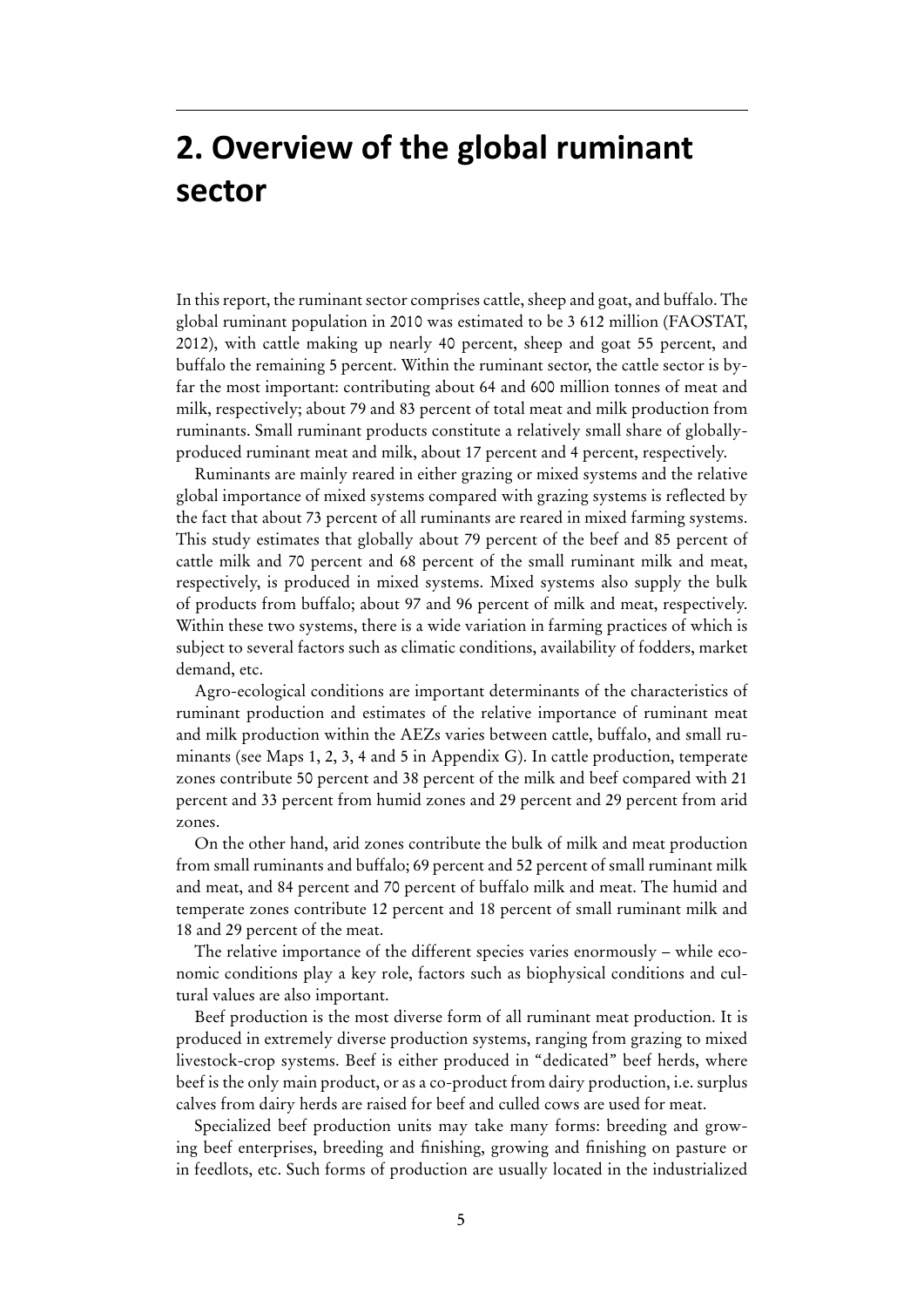world regions and Latin America. However, in many parts of the world, particularly in the developing regions, this distinction between dairy and specialized beef production is subtle especially where cattle are considered multifunctional producing both milk and meat as well as other valuable non-edible products and services such as manure, hides and skin, and are used for draught power.

Despite their small contribution to global milk and meat output, sheep and goat farming plays a larger role in some specific economies. In many marginal rural areas, it plays a significant socio-economic role. An important attribute of small ruminants is that they are able to thrive and produce on unfavourable land and are generally suited to harsh climatic conditions where cattle would perform poorly. Sheep and goats are better converters of low-quality fibrous feed into meat and milk due to their better digestive ability to utilize poor quality roughages. In this regard, about 56 percent of the world's small ruminants are located in arid zones and 27 percent and 21 percent in the temperate and humid zones, respectively. However, these animals also adapt very easily to intensive production systems and can produce meat and milk efficiently.

Milk and meat products from sheep and goats have two purposes: they are used for subsistence at household level or are sold as niche products. Meat and milk from sheep is usually obtained from high yielding animals kept under intensive conditions e.g. dairy intensive systems in the Mediterranean region, lamb production in New Zealand and Australia. In Northern Europe and Oceania (particularly New Zealand), sheep are kept mainly for meat production while in the Mediterranean region almost all sheep and goats belong to dairy breeds where milk is the main output of production and meat considered as a by-product.

Similar to other ruminant species, systems of buffalo production vary widely through the different regions of the world and are determined by several interacting factors that include climate (tropical or temperate, humid or arid), location (rural, peri-urban or urban), cropping systems (rain-fed or irrigated, annual or perennial crops), type of operation (small or large farm, subsistence or commercial), and primary purpose for buffalo production and/or management (milk, meat, draught power or mixed).

In South Asia, North Africa and the Near East, buffalo are mainly kept for milk and meat production. In East & Southeast Asia, draught power and meat are important, while in Europe, buffalo are kept on large commercial farms under modern intensive systems for milk and meat production (Perera, 2011).

Buffalo provide milk, meat, hides and draught power. Among the different products obtained from buffalo, meat and hides are more important, although buffalo play an important role in milk production in Asian countries and few countries in the Mediterranean region. Global milk production is concentrated in two countries, India and Pakistan, which together account for 92 percent of the world's total milk production. Buffalo have an inherent ability to produce milk of high fat contents (ranging from 6 to 8.5 percent) and, because of this, buffalo milk is preferred over cow milk in some regions of the world such as South Asia. In 2010, about 98 percent of the global buffalo meat production was produced in South, East and Southeast Asia with the bulk contributed by India and Pakistan. This is easily explained by the fact that the two countries have 73 percent of the global buffalo population. Besides edible products, ruminants also produce a host of non-edible products such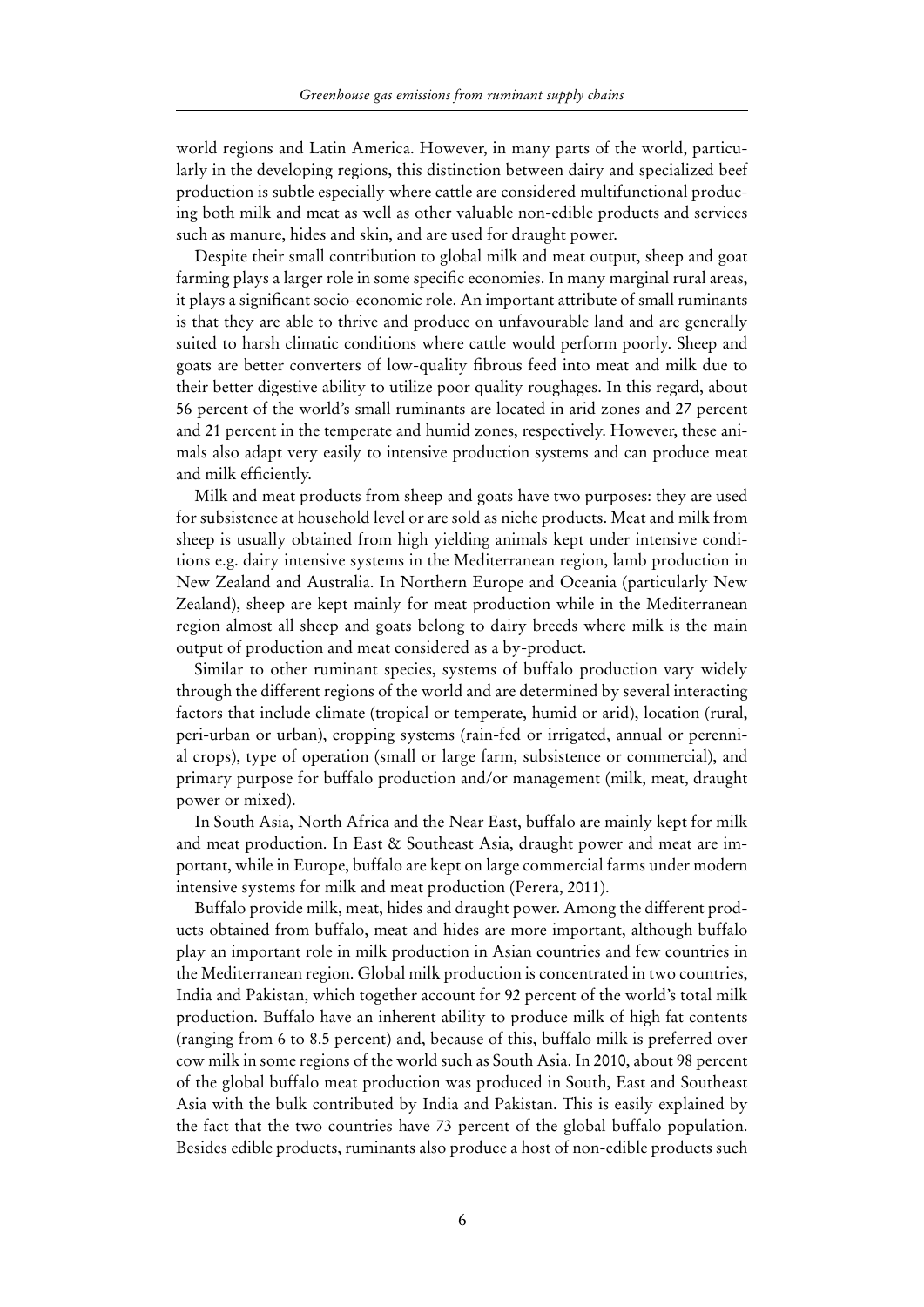as manure, hides and skin, and natural fibre (wool, cashmere and mohair). While farm mechanization has resulted in significant reduction in the use of animals for draught power, farmers in many parts of the world still rely on cattle and buffalo as a source of draught power.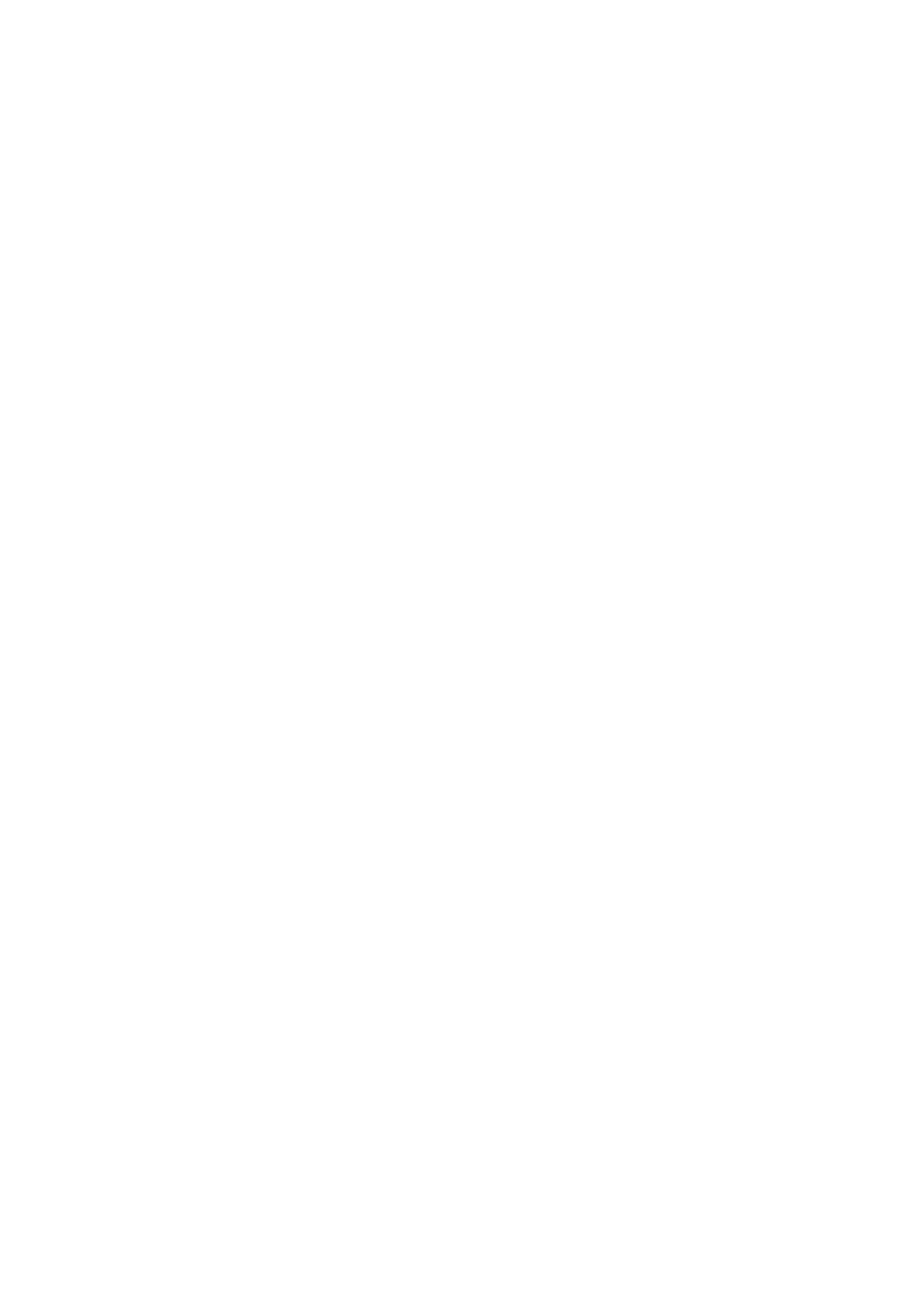# **3. Methods**

#### **3.1 Choice of Life Cycle Assessment (LCA)**

The use of Life Cycle Assessment (LCA) to assess food production is becoming increasingly common. This trend is driven by the need of policy-makers, producers and consumers for reliable and comprehensive environmental information to identify environmentally and economically sustainable agricultural products and practices.

The LCA approach, which is defined in ISO standards 14040 and 14044 (ISO, 2006), is now widely accepted in agriculture and other industries as a method for evaluating the environmental impact of production, and for identifying the resource and emission-intensive processes within a product's life cycle. The main strength of LCA lies in its ability to provide a holistic assessment of production processes in terms of resource use and environmental impacts, as well as to consider multiple parameters (ISO, 2006).

LCA also provides a framework to broadly identify effective approaches to reduce environmental burdens and is recognized for its capacity to evaluate the effect that changes within a production process may have on the overall life-cycle balance of environmental burdens. This enables the identification and exclusion of measures that simply shift environmental problems from one phase of the life cycle to another.

However, LCA also presents significant challenges, particularly when applied to agriculture. First, the data-intensive nature of the method places limitations on the comprehensive assessment of complex food chains and biological processes. Limited data availability can force the practitioner to make simplifications, which can lead to losses of accuracy.

A second difficulty lies in the fact that methodological choices and assumptions such as system boundary delineation, functional units, and allocation techniques may be subjective and affect the results. These complications call for a thorough sensitivity analysis.

#### **3.2 General principles of LCA**

The LCA method was originally applied to analyse industrial process chains, but is increasingly being used to assess the environmental impacts of agriculture. It involves the systemic analysis of production systems to account for all inputs and outputs associated with a specific product within a defined system boundary. The system boundary largely depends on the goal of the study.

The reference unit that denotes the useful output of the production system is known as the functional unit, and it has a defined quantity and quality. The functional unit can be based on a defined quantity, such as 1 kg of product, or it may be based on an attribute of a product or process, such as 1 kg of fat and protein corrected milk (FPCM) or 1 kg of carcass weight (CW).

The application of LCA to agricultural systems is often complicated by the multiple-output nature of production, because major products are usually accompanied by the joint production of by-products. This requires appropriate partitioning of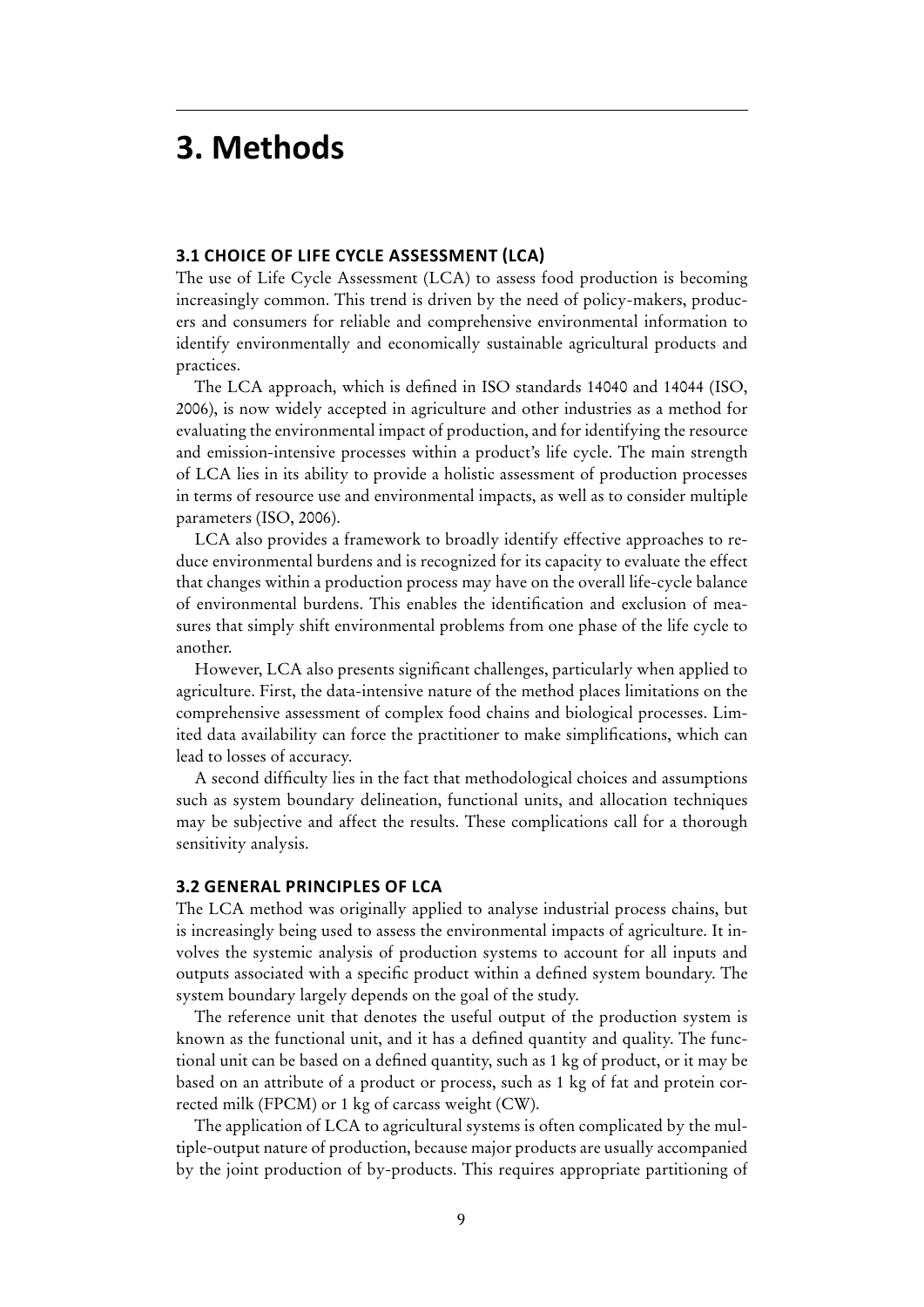environmental impacts to each product from the system according to an allocation rule, which may be based on different criteria such as economic value, mass balances, product properties, etc.

#### **3.3 Use of LCA in this assessment**

In the last five years, an increasing number of LCA studies have been carried out for livestock production, mostly in Organisation for Economic Cooperation and Development (OECD) countries (Leip *et al*., 2010; Ledgard *et al.,* 2011; Beauchemin *et al*., 2010; de Vries and de Boer, 2010; Verge *et al*., 2008; Foley *et al*., 2011). Although LCA methods are well defined, the studies vary considerably in their level of detail, their definition of system boundaries, the emission factors (EFs) they use, and other technical aspects such as the allocation techniques and functional units they employ.

This assessment sets out to perform a complete LCA for the global livestock sector, using consistent calculation methods, modelling approaches, data and parameters for each production system within the sector. In contrast to previous LCA studies carried out for the livestock sector, which have primarily concentrated on either farm level or the national level emissions in OECD countries, this study is global in scope and includes both developed and developing countries.

As a consequence of its global scope, the approach developed for this study has had to overcome onerous data requirements by relying on some simplifications that result in a loss of accuracy, particularly for systems at lower levels of aggregation.

This assessment follows the attributional approach, which estimates the environmental burden of the existing situation under current production and market conditions, and allocates impacts to the various co-products of the production system. This differs from the consequential LCA approach, which considers potential consequences of changes in production, and relies on a system expansion analysis to allocate impacts of co-products (Thomassen *et al*., 2008).

The current assessment is based on the methodology for LCA, as specified in the following documents:

- ISO, 2006. *Environmental management Life Cycle Assessment- Requirements and guidelines* - BS EN ISO 14044*.*
- • British Standards Institute PAS 2050; 2008. Specification for the assessment of the life cycle greenhouse gas emissions of goods and services (BSI, 2008).

#### **3.3.1 Functional unit**

Ruminant production systems produce a mix of goods and services:

- • Edible products: meat and milk.
- Non-edible products and services including natural fibre (wool, cashmere, mohair), draught power, hides and skin, manure and capital.

In this assessment, the functional units used to report GHG emissions for meat are expressed as a kg of carbon dioxide equivalents  $(CO<sub>2</sub>-eq)$  per kg of carcass weight (CW) and emissions from milk are reported in  $CO_2$ -eq per kg of FPCM. FPCM is a method used to standardize milk produced in different systems with varying qualities. Appendix A provides details of the equations used in the standardization of milk from ruminants.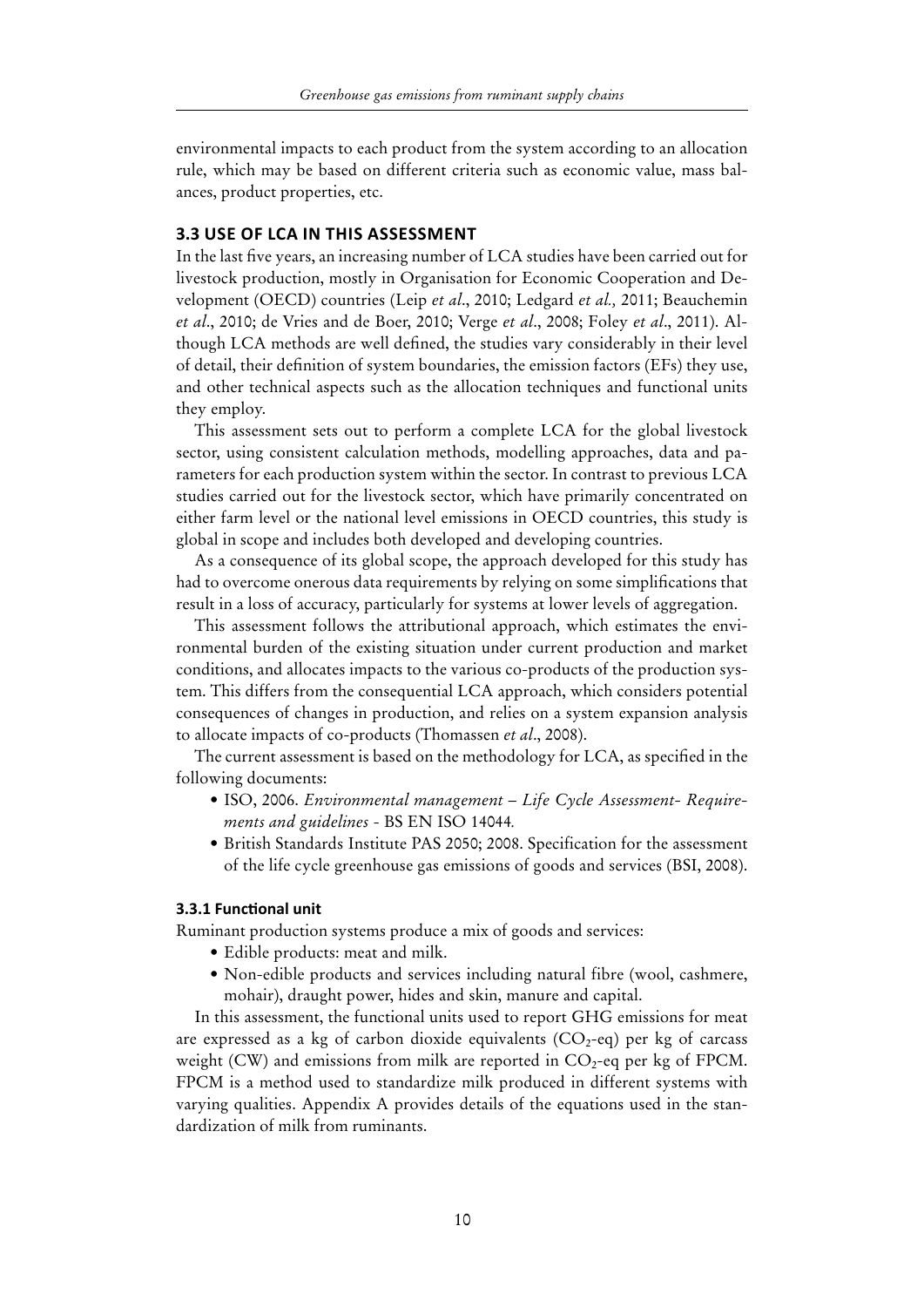#### **3.3.2 System boundary**

The assessment encompassed the entire livestock production chain, from feed production through to the final processing of product, including transport to the retail distribution point (see Figure 1).

The cradle to retail system boundary is split into two subsystems:

- *• Cradle to farmgate* includes all upstream processes in livestock production up to the farmgate where the animals or products leave the farm, i.e. production of farm inputs and on-farm production activities.
- *• Farmgate to retail* includes transport of animals and product (milk) to processing plants (dairies and slaughter plants) or directly to market, processing into primary products, refrigeration during transport and processing, production of packaging material, and transport to the retail distributor.

All aspects related to the final consumption of milk and meat products (i.e. consumer transport to purchase product, food storage and preparation, food waste and waste handling of packaging) lie outside the defined system, and are thus excluded from this assessment.

To calculate GHG emissions from cradle to farmgate, a simplified description of livestock production systems (derived from Oenema *et al.*, 2005; Schils *et al.*, 2007; Del Prado and Scholefield, 2008) was developed (Figure 1).

Livestock production is complex, with a number of interacting processes that include crop and pasture production, manure handling, feed processing and transport, animal raising and management, etc. This requires modelling the flow of all

#### **Figure 1.**

System boundary as defined for this assessment

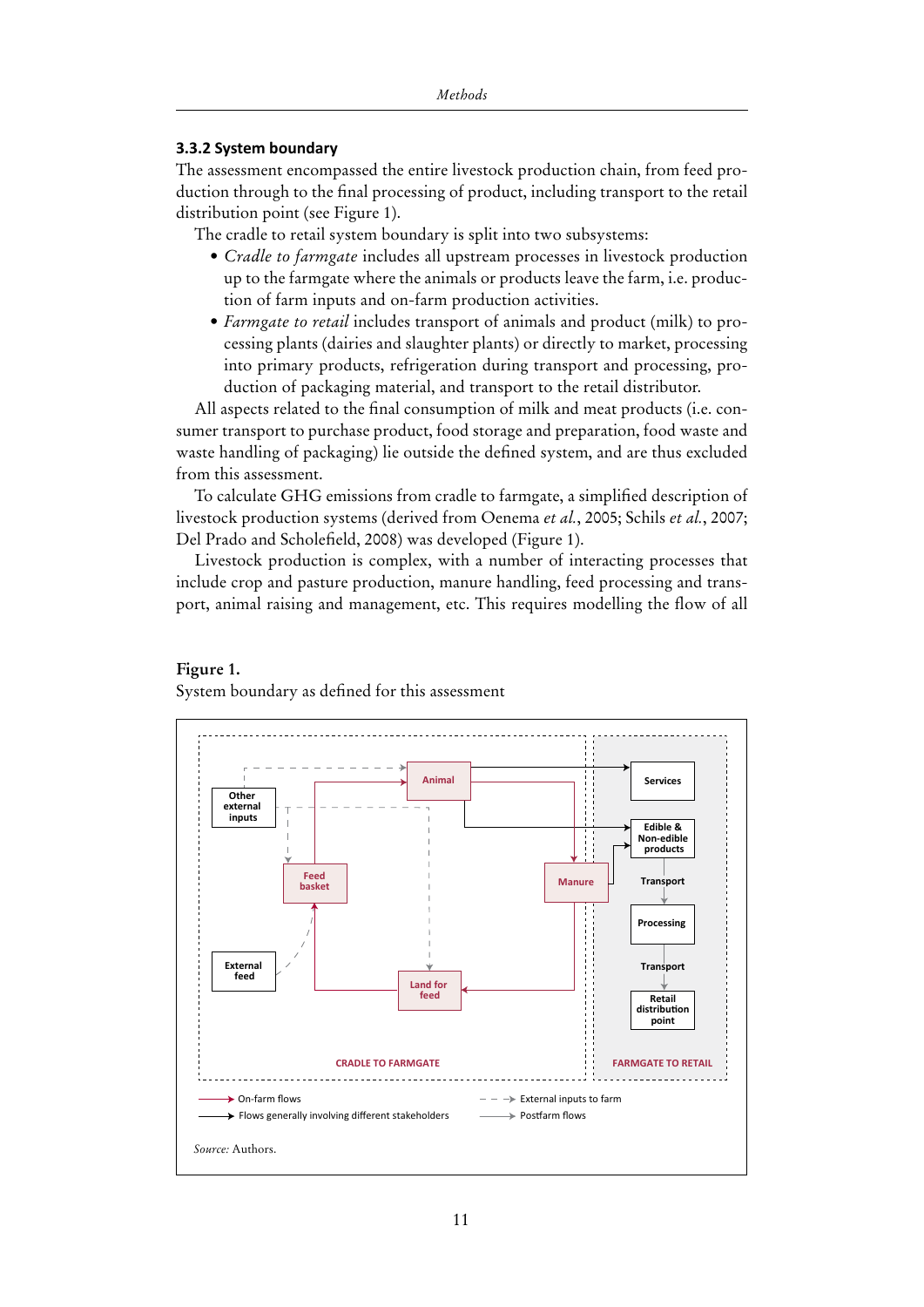| Food<br>chain             | <b>Activity</b>         | <b>GHG</b>                                  | <b>Included</b>                                                                                                                                                                                                                                                                                                                                                                        | <b>Excluded</b>                                                                                                                                                                                                                                                                                                                                 |  |
|---------------------------|-------------------------|---------------------------------------------|----------------------------------------------------------------------------------------------------------------------------------------------------------------------------------------------------------------------------------------------------------------------------------------------------------------------------------------------------------------------------------------|-------------------------------------------------------------------------------------------------------------------------------------------------------------------------------------------------------------------------------------------------------------------------------------------------------------------------------------------------|--|
| Upstream                  | Feed production         | $N_2O$                                      | Direct and indirect $N_2O$ from:<br>· Application of synthetic N<br>· Application of manure<br>· Deposition of manure on pasture, ranges<br>· Crop residue management                                                                                                                                                                                                                  | $\bullet$ N <sub>2</sub> O losses related to<br>changes in C stocks<br>· Biomass burning<br>· Biological fixation<br>· Emissions from non-N<br>fertilizers and lime                                                                                                                                                                             |  |
|                           |                         | CO <sub>2</sub>                             | • Energy use in field operations<br>· Energy use feed transport and processing<br>• Fertilizer manufacture<br>• Feed blending<br>· Land-use change related to deforestation<br>soybean and pasture expansion                                                                                                                                                                           | · Changes in carbon stocks<br>from land use under<br>constant management<br>practices                                                                                                                                                                                                                                                           |  |
|                           | Non-feed<br>production  | CO <sub>2</sub>                             | · Indirect (embedded) energy related to the<br>manufacture of on-farm buildings and<br>equipment                                                                                                                                                                                                                                                                                       | · Production of cleaning<br>agents, antibiotics and<br>pharmaceuticals                                                                                                                                                                                                                                                                          |  |
| production unit<br>Animal | Livestock<br>production | CH <sub>4</sub>                             | · Enteric fermentation<br>• Manure management                                                                                                                                                                                                                                                                                                                                          |                                                                                                                                                                                                                                                                                                                                                 |  |
|                           |                         | $N_2O$                                      | $\bullet$ Direct and indirect N <sub>2</sub> O from manure<br>management                                                                                                                                                                                                                                                                                                               |                                                                                                                                                                                                                                                                                                                                                 |  |
|                           |                         | CO <sub>2</sub>                             | · Direct on-farm energy use for milking,<br>cooling, ventilation and heating                                                                                                                                                                                                                                                                                                           |                                                                                                                                                                                                                                                                                                                                                 |  |
| Downstream                | Post farmgate           | $CO2$ ;<br>CH <sub>4</sub> ;<br><b>HFCs</b> | • Transport of live animals and product to<br>slaughter and processing plant<br>• Transport of processed product to retail point<br>· Refrigeration during transport and processing<br>· Primary processing of meat into carcasses or<br>meat cuts and raw milk and dairy products<br>· GHGs related to leakage of refrigerants<br>during transportation<br>• Manufacture of packaging | · On-site waste water treatment<br>• Emissions from animal<br>waste or avoided emissions<br>from on-site energy<br>generation from waste<br>• Emissions related to<br>slaughter by-products e.g.<br>rendering material, offal,<br>hides and skin<br>· Retail and post-retail energy use<br>· Waste disposal at retail and<br>post-retail stages |  |

|  | <b>Table 1.</b> Sources of GHG emissions included and excluded in this assessment |  |  |  |  |  |  |  |  |
|--|-----------------------------------------------------------------------------------|--|--|--|--|--|--|--|--|
|--|-----------------------------------------------------------------------------------|--|--|--|--|--|--|--|--|

*Source:* Authors.

products through internal chains on the farm and also allowing for imports and exports from the farm. The model therefore provides a means of integrating all these processes and linking all components in a manner that adequately captures major interactions among biological and physical processes. The flows are represented as directional lines between compartments in the system.

- • "*Land for feed*" is the land used for feed production, on the farm itself or within the vicinity of production site (with negligible emissions related to the transport of feed to the animal rearing site).
- *• "External feed*" originates from off-site production and includes byproducts from the food industry and feed crops produced and transported over longer distances, e.g. soybeans; in most situations, the external feed is concentrate feed.
- "Manure" is shown partly outside the 'cradle-to-farmgate' system boundary in order to illustrate situations where manure is used as a fertilizer on food crops, either on- or off-farm, or where manure is used as fuel.
- *• "Other external inputs*" refers to the inputs into production such as energy, fertilizer, pesticides, on-farm machinery, etc.

The connection of the four compartments shown in Figure 1 requires the devel-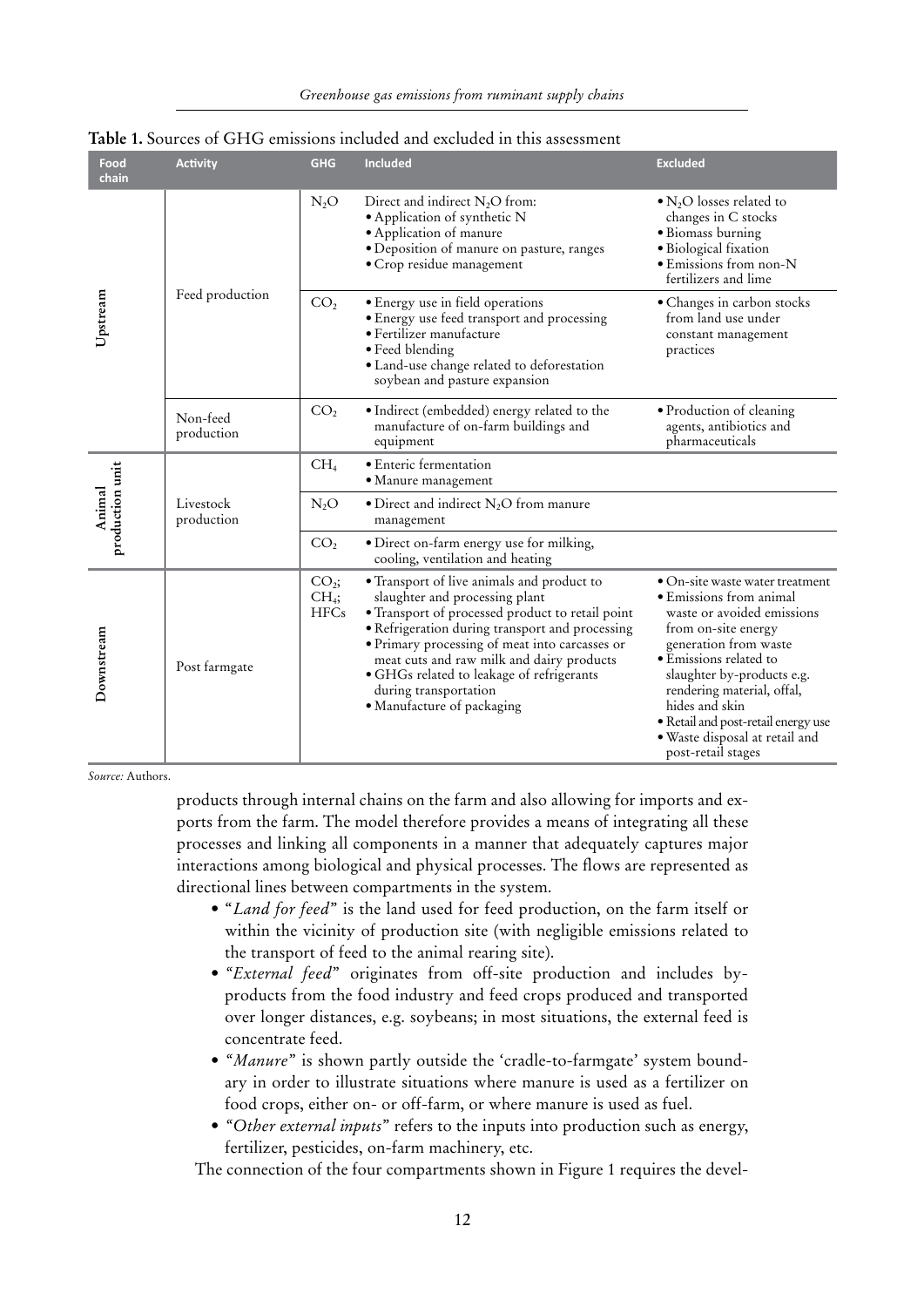opment of specific models (see Appendix A) and attribution techniques (see Section 3.6 and Appendix A) for the allocation of emissions among different processes, uses and outputs. These compartments not only represent different activities in the production process such as animal production, feed production, manure management, etc., but also define the inter-linkages among production processes such as the link between animal performance (genetics, management), animal feed requirements (energy and protein requirements) and the production of outputs such as edible and non-edible products and services, and emissions.

#### **3.3.3 Sources of GHG emissions**

This study focuses on emissions of the three major GHGs associated with animal food chains – methane (CH<sub>4</sub>), nitrous oxide (N<sub>2</sub>O) and carbon dioxide (CO<sub>2</sub>) – as well as GHGs related to refrigerants. The following emission sources were included and further grouped into pre- and post farmgate sources, and a number of potential GHG emissions and sinks were excluded from the analysis (Table 1).

Table 1 also illustrates a number of processes and activities in the livestock food chain that have been excluded due to:

- lack of global databases, e.g. on the production of co-products at slaughterhouse, post retail emissions, etc.;
- lack of methodology or consensus on quantification approach, e.g. changes in soil carbon stocks from LU; and
- • limited contribution of the processes to the carbon footprint, e.g. use of production of cleaning agents, antibiotics and pharmaceuticals.

Emission categories and a description of the emissions included in each category are presented in Table 2.

| Category                         |                          | <b>Description</b>                                                                                                                                                           |  |
|----------------------------------|--------------------------|------------------------------------------------------------------------------------------------------------------------------------------------------------------------------|--|
| Feed N <sub>2</sub> O            |                          | Direct and indirect $N_2O$ emissions from manure deposited on pasture<br>Direct and indirect $N_2O$ emissions from organic and synthetic $N$ applied to<br>crops and pasture |  |
| Feed CO <sub>2</sub>             | blending and transport   | $CO2$ arising from the production and transportation of compound feed                                                                                                        |  |
|                                  | fertilizer production    | $CO2$ from energy use during the manufacture of urea and ammonium nitrate<br>(and small amounts of $N_2O$ )                                                                  |  |
|                                  | processing and transport | CO <sub>2</sub> from energy use during crop processing (e.g. oil extraction) and<br>transportation by land and (in some cases) sea                                           |  |
|                                  | field operations         | $CO2$ arising from the use of energy for field operations (tillage, fertilizer<br>application). Includes emissions arising during both fuel production and use.              |  |
| Feed LUC CO <sub>2</sub>         |                          | $CO2$ from LUC associated with soybean cultivation and pasture expansion                                                                                                     |  |
| Indirect (embedded) energy $CO2$ |                          | CO <sub>2</sub> arising from energy use during the production of the materials used to<br>construct farm buildings and equipment                                             |  |
| Manure $N2O$                     |                          | Direct and indirect N <sub>2</sub> O emissions arising during manure storage prior to<br>application to land                                                                 |  |
| Manure CH <sub>4</sub>           |                          | CH <sub>4</sub> emissions arising during manure storage prior to application to land                                                                                         |  |
| Enteric CH <sub>4</sub>          |                          | $CH4$ arising from enteric fermentation                                                                                                                                      |  |
| Direct energy $CO2$              |                          | $CO2$ arising from energy use on-farm for heating, ventilation etc.                                                                                                          |  |
| Post farmgate                    |                          | Energy use in processing and transport                                                                                                                                       |  |
|                                  |                          |                                                                                                                                                                              |  |

**Table 2.** Description of emission categories used in this assessment

*Source:* Authors.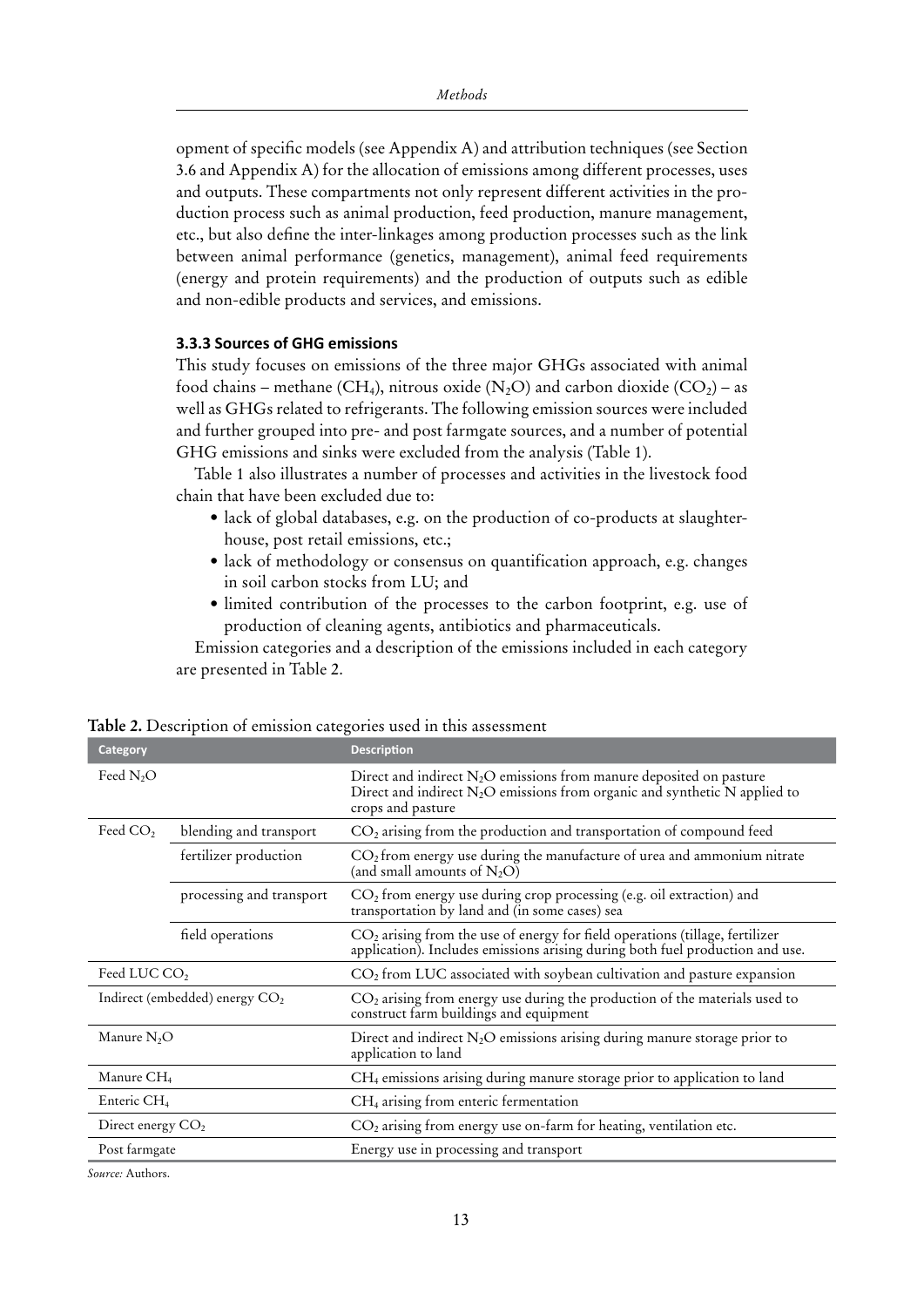#### **Figure 2.**

Overview of the GLEAM modules and computation flows



#### **3.4 Overview of calculation method**

A specific model and related databases were developed to carry out this assessment. The Global Livestock Environmental Accounting model (GLEAM) was designed to represent processes and activities from the production of inputs into the production process to the farmgate, the point at which products and animals leave the farm. It consists of five main modules: *herd module, manure module, feed basket module, system module and allocation module* and two additional modules for the calculation of direct and indirect on-farm energy and post farmgate emissions (Figure 2). Appendix A provides a detailed explanation of GLEAM.

#### **3.4.1 Spatial variation and the use of Geographic Information System**

A challenge faced in conventional LCA modelling is the complexity and variation in biophysical characteristics (such as soil and climate) as well as production processes. Data on farming activities and farming system parameters were collected at different levels of aggregation: production system, country level, AEZs, or a combination thereof (e.g. information on manure storage in developing countries was available for a combination of production systems and AEZs). Additional data, such as livestock numbers, pasture and availability of feedstuff was available in the form of Geographical Information System (GIS) grids (raster layers), with a spatial resolution not coarser than 5 arc minutes (ca. 10 km x 10 km at the equator). For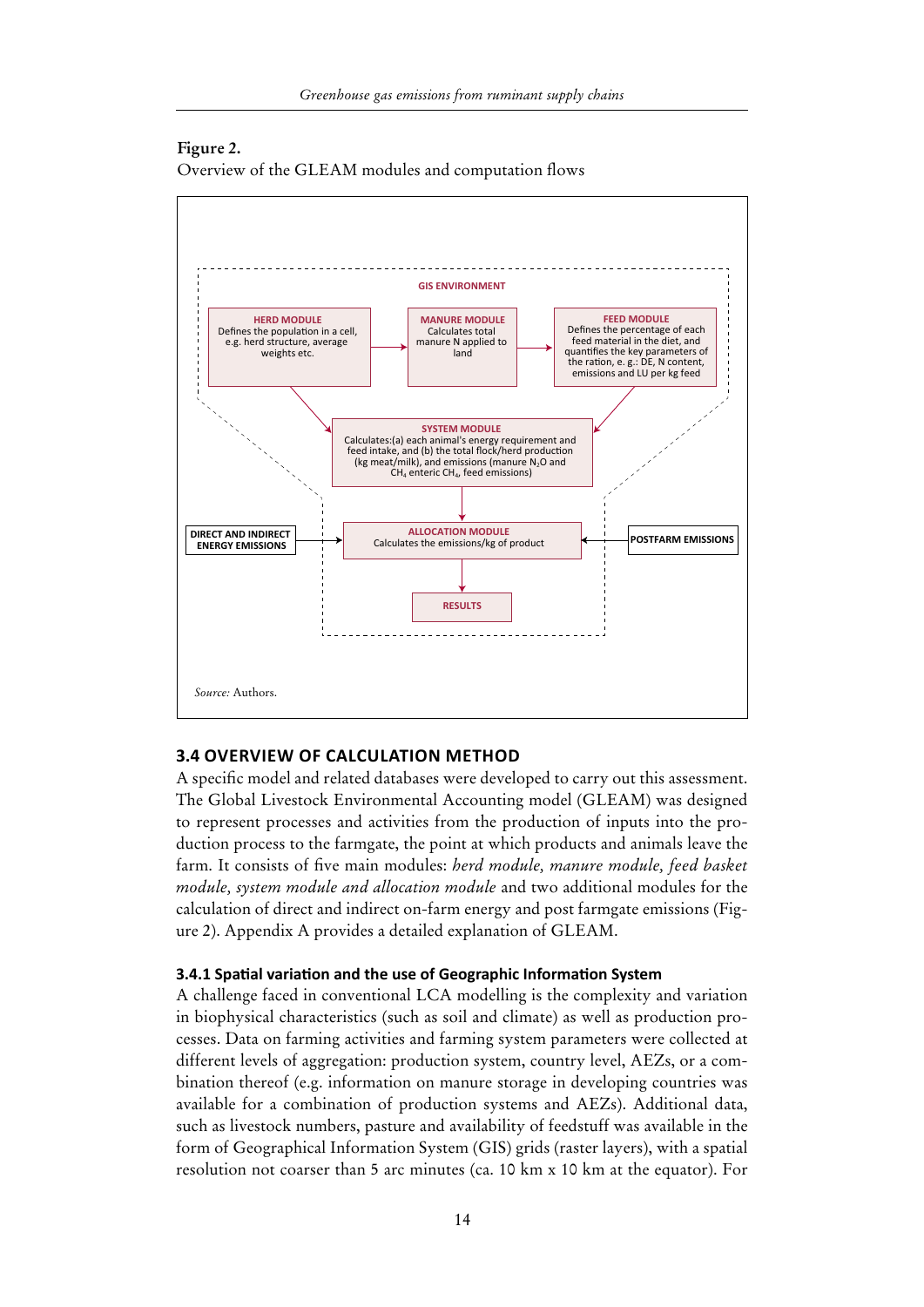the outputs of GLEAM, a spatial resolution of 3 arc minutes (ca. 5 km x 5 km at the equator) was used.

GIS can store observed data for specific locations (e.g. soil types, climate factors), can model new information from these data and can also calculate regional summaries such as total area, emissions, etc. GIS was used to analyse spatially varied data (such as crop yields, livestock species distribution), generate location-specific input data required for LCA modelling (e.g. define the typology of livestock production systems, and calculate location-specific feed-crop availability, classification of dominant soil types in forested areas and location-specific temperature to estimate EFs such as CH4 conversion factors for MMS) and store numerical model input and output data in a GIS database.

The use of GIS allowed the incorporation of spatial heterogeneity into the modelling process which brought with it the benefit of enhancing the reliability of data used as well as results. Furthermore, it produced a more spatially accurate inventory of emissions, particularly CH<sub>4</sub> emissions which are modelled based on animal cohorts and feed intake. In this way, emissions were estimated at any location of the globe, based on available information, and then aggregated along the desired category, e.g. farming systems, country group, commodity and animal species. This assessment thus demonstrates the potential of coupling GIS technology with LCA for assessing GHG emissions from the livestock food chain.

#### **3.4.2 Emission factors**

The GHG EFs applied for the various emission sources in this study are specified in Appendix B of this report. A combination of IPCC (2006) Tier 1 and Tier 2 approaches and EFs were used in the estimation of emissions.

Despite the existence of country-specific EFs, the study applied the same approach to all countries. The use of a unified approach was preferred for the assessment, to ensure consistency and comparability of results across regions and farming systems.

IPCC Tier 2 approaches were used in the characterization of livestock population, to calculate emissions related to enteric fermentation as well as manure management and storage. The Tier 1 method was used where data was generally lacking, e.g. estimation of carbon stocks from LUC and  $N_2O$  emissions from feed production.

Global Warming Potentials (GWPs) with a time horizon of 100 years based on the 4<sup>th</sup> Assessment Report of the IPCC (IPCC, 2007) were used to convert  $N_2O$ and  $CH_4$  to  $CO_2$ -eq terms. Consequently, GWP of 25 and 298 were used for  $CH_4$ and  $N<sub>2</sub>O$ , respectively.

#### **3.4.3 Land use and land-use change**

Assessment of changes in carbon stocks for agricultural land remaining in the same land use category requires dynamic process models and/or detailed inventory measurements. According to IPCC (2006), these models should be able to represent all relevant management practices and their driving variables compatible with available country data. Their validity should also be reported in empirical assessments. As no models satisfy these criteria and are validated on a global scale, this analysis doesn't incorporate C stock changes under constant land use. Nevertheless, a discussion on the effect of this simplification is provided in Appendix C, in particular about the role of grasslands in C sequestration.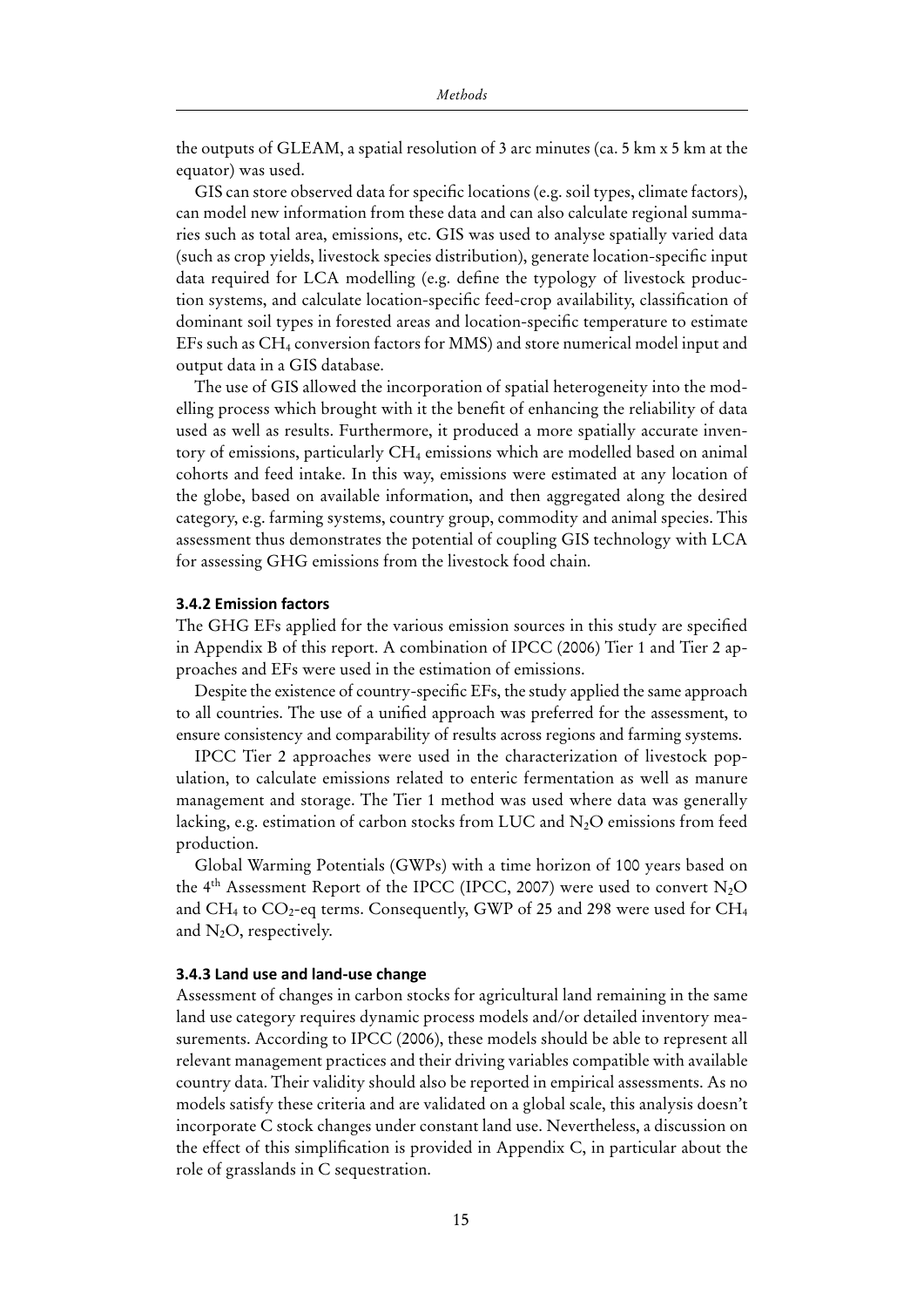Land-use change (LUC) is a highly complex process. It results from the interaction of drivers which may be direct or indirect<sup>3</sup> and which can involve numerous transitions, such as clearing, grazing, cultivation, abandonment and secondary forest re-growth. The debate surrounding the key drivers of deforestation is a continuing one and the causal links (direct and indirect) are both complex and unclear.

In this assessment, LUC considered are the transformation of forest to cropland and of forest to pasture. The former focuses on deforestation associated with soybean production in Brazil and Argentina. This choice results from the use of 2005 as year of reference and from the following observations of trends in LU transitions and crop expansions:

- In the period 1990-2006,<sup>4</sup> which is used as the reference time period in this study, the main global cropland expansions were for maize and soybean production;
- • Maize and soybean expansion occurred in different regions of the world but only in Latin America can it be linked to a decrease in forest area during the same period; and
- • Within Latin America, Brazil and Argentina account for 91 percent of the total soybean area. Over the period 1990–2006, 90 percent of the soybean area expansion in Latin America took place in these two countries.

LUC emissions were then attributed to only those countries supplied by Brazil and Argentina for soybean and soybean cake, proportionally to the share on imports from these two countries in their soybean supply. This study also provides an analysis of sensitivity to these assumptions, in particular on the reference time period, the expansion of soybean at the expense of other land types including forestland (arable and perennial cropland and grassland) and the assumption that all traded soybean and soybean cake is associated with LUC (see Appendix C).

The second LU transformation focuses on deforestation associated with pasture expansion in Latin America. This choice results from the observation that, during the period 1990-2006, significant pasture expansions and simultaneous forest area decrease occurred in Latin America and Africa. However, due to the lack of reliable data and information, it is difficult to draw conclusions on the land-use conversion trends in Africa.

LUC emissions associated with the expansion of pasture into forest areas in Latin America are attributed to beef production in those countries in which the conversion occurred. Appendix C provides an elaboration of the approach applied.

# **3.5 Data sources and management**

The availability of data varies considerably within and among key parameters. In general, the OECD countries possess detailed statistics, supported by several scientific and technical publications. In contrast, there is a severe paucity of data in non-OECD countries. Where detailed and accurate data are available, they are often outdated and/or lack supporting metadata. Appendix B presents some of the data utilized in this assessment.

Direct drivers include conversion of forest areas for plantation crops or cattle ranching, rural settlements, mining and logging. Indirect drivers include subsidies for agribusiness, investment in infrastructure, land tenure issues, absence of adequate surveillance by the government and demand for forest products, such as timber.

<sup>4</sup> 1990 is chosen as the initial year because it is the most recent available year with a consistent forest dataset from the FAOSTAT database. This practically discounts 4 years of LUC related emissions, compared to the 20-year timeframe recommended by IPCC (IPCC, 2006).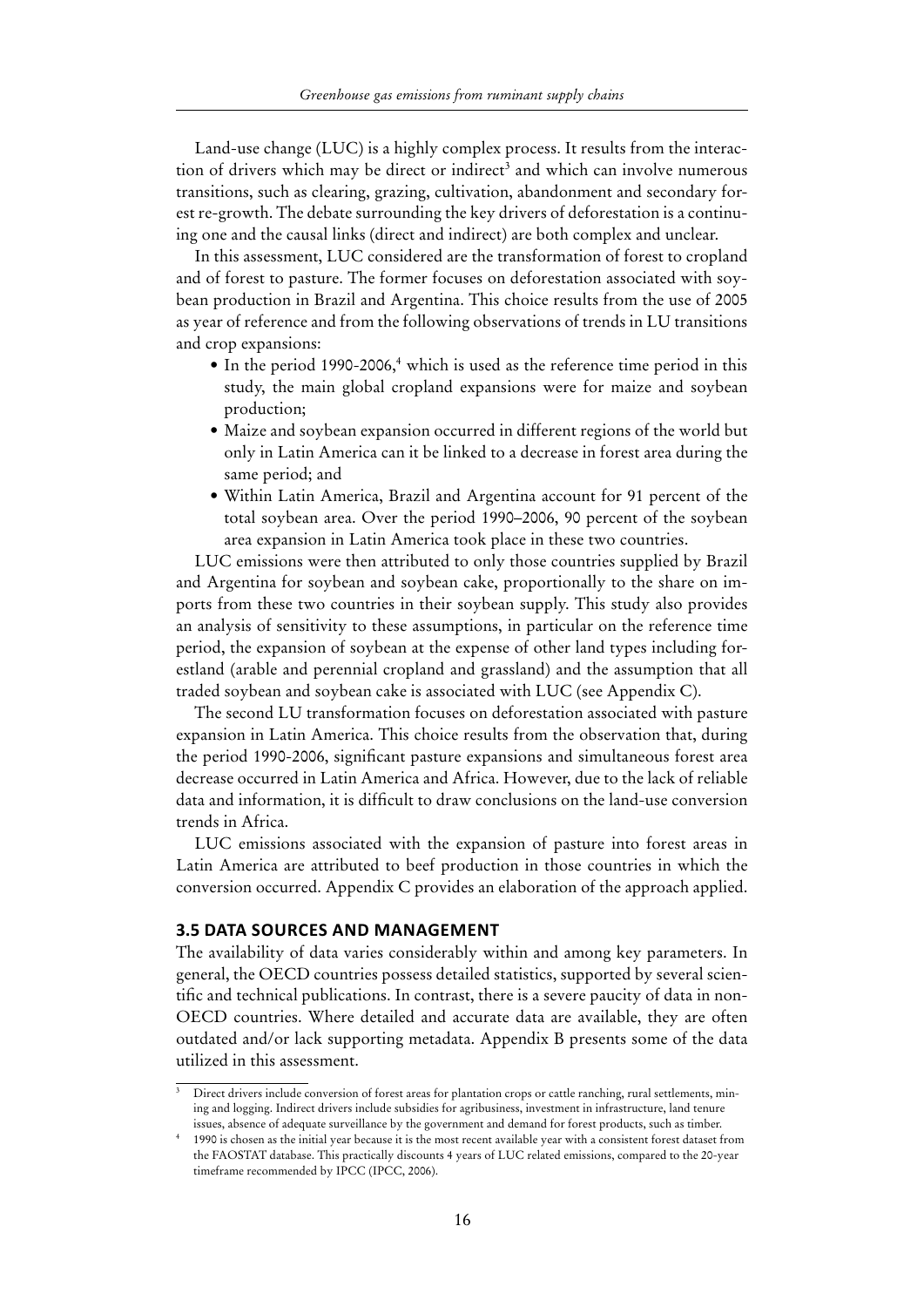| Data groups                           | Data collection approach and sources                                                             |
|---------------------------------------|--------------------------------------------------------------------------------------------------|
| Herd (animal parameters)              | Literature reviews, reports and surveys (see Appendix B)                                         |
| Manure management                     | Literature reviews and reports (see Appendix B)                                                  |
| Feed basket                           | Literature reviews, reports; IFPRI (GIS based data)                                              |
| LCI feed components                   | Literature reviews, reports; IFPRI (GIS based data),<br>LCI databases Sweden and the Netherlands |
| Yield                                 | Literature reviews and FAOSTAT                                                                   |
| Non-edible products                   | Literature reviews and reports, FAOSTAT                                                          |
| Carbon stocks                         | Use of model based on Gross Primary Production (GPP)                                             |
| Deforestation                         | FAO Forestry statistics, IPCC guidelines, literature and own<br>calculations (see Appendix C)    |
| Animal population<br>characterization | Herd layer data, FAOSTAT and FAO Gridded Livestock of<br>the World                               |
| Capital goods                         | Ecoinvent database and literature reviews                                                        |

**Table 3.** Overview of the data sourced for the preparation of this assessment

*Source:* Authors.

During the process of data collection, gaps initially encountered were addressed, to the extent possible, by extensive research of databases, literature sources and expert opinion. Assumptions were made when data could not be obtained. Data collection involved a combination of research, direct communication with experts, and access to public and commercially available life cycle inventory (LCI) packages such as Ecoinvent. The study's main data sources included:

- • Gridded Livestock of the World (FAO, 2007).
- National Inventory Reports of Annex I countries (UNFCCC, 2009a).
- National Communications of non-Annex I countries (UNFCCC, 2009b).
- Geo-referenced databases on crop production from the International Food Policy Research Institute (You *et al.*, 2010).
- Above-ground net primary production (NPP) (Haberl *et al.*, 2007)
- Life Cycle Inventory (LCI) data from the Swedish Institute for Food and Biotechnology (Flysjö *et al.*, 2008), and Wageningen University, the Netherlands (I. de Boer, personal communication).
- • Reports from the CGIAR research institutes.
- Statistics from FAO (FAOSTAT, 2009).
- Peer-reviewed journals.

The data have been organized into data groups or "basic data layers". Table 3 summarizes the data collection approach and sources for each main data group.

Further detail on data and data sources is given in Appendix B.

## **3.6 Allocation of emissions between products, by-products and services**

Livestock produce a mix of goods and services that cannot be disaggregated easily into individual processes. For example, a dairy cow produces milk, manure, draught power and capital services, and eventually meat when it is slaughtered. Given that multiple products are produced from each of the ruminant species, the environmental burden associated with production needs to be allocated for each of the products. In LCA, specific techniques are required to attribute relative shares of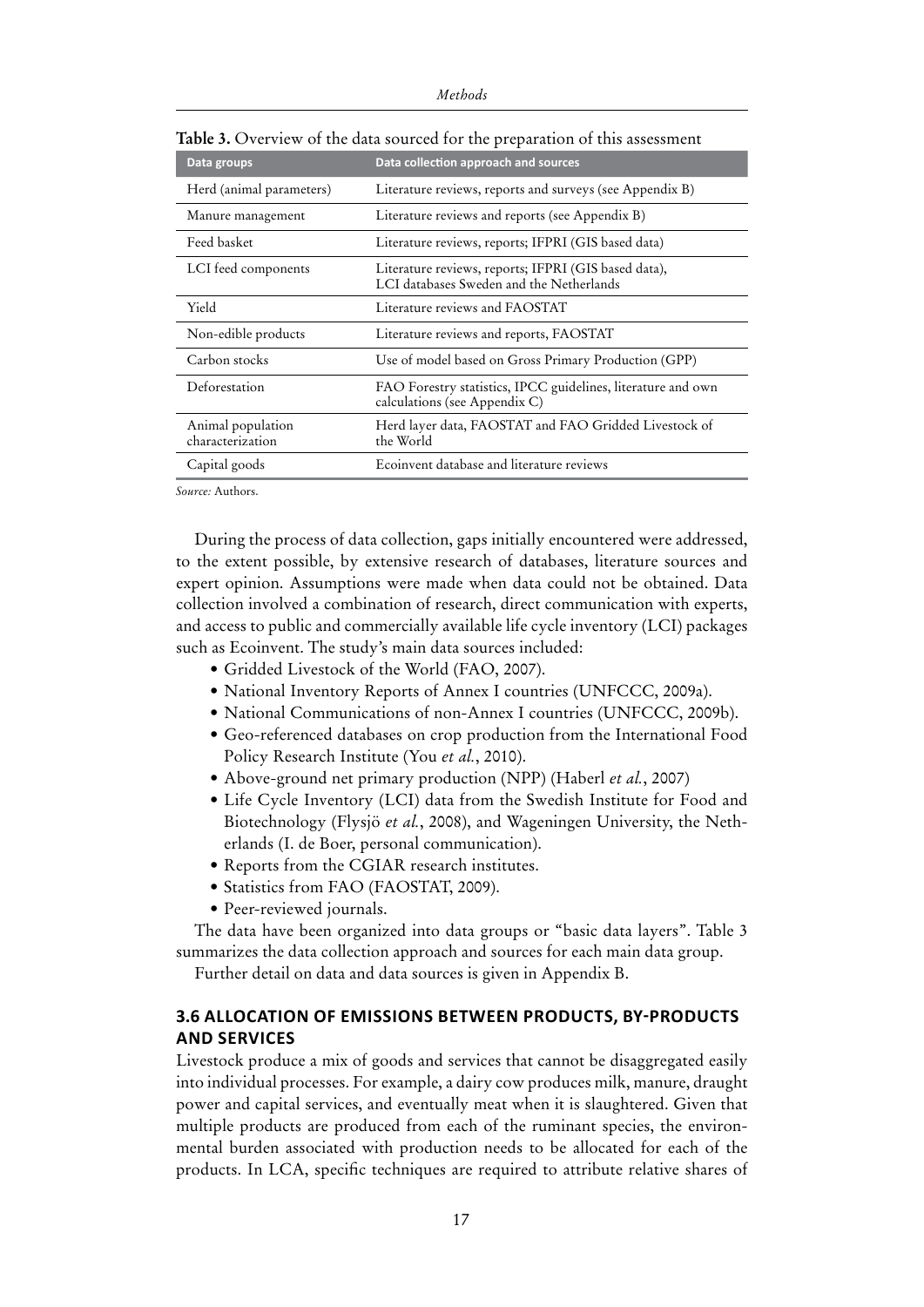#### **Figure 3.**

An illustration of production activities and partitioning of total emissions to products and services from cattle



GHG emissions to each of these goods and services. The ISO recommends avoiding allocation by dividing the main process into sub-processes, or by expanding the product system to include additional functions related to the co-products (ISO, 2006). In situations where allocation cannot be avoided (as is often the case in biological processes such as livestock production), GHG emissions can be allocated on the basis of causal and physical relationships.

Where physical relationships alone cannot be established or used as a basis for allocation, emissions should be allocated in a way which reflects other fundamental relationships. In the latter case, the most commonly used approach is economic allocation which, in the context of jointly produced products, allocates emissions to each product according to its share of the products' combined economic value. Other indexes, such as weight or protein content, can also be used (Cederberg and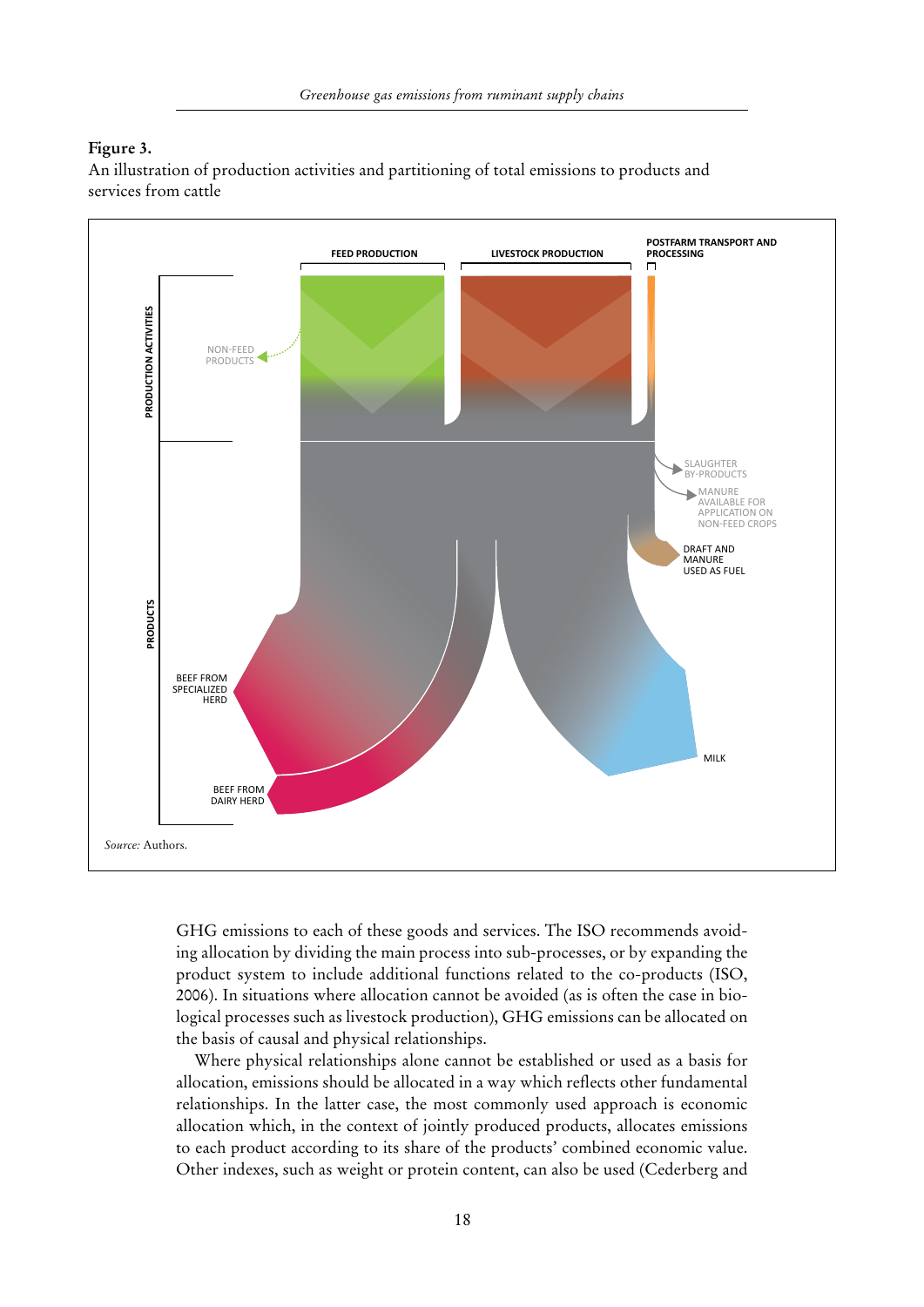### **Figure 4.**

Classification of ruminant production systems used in the assessment



Stadig, 2003). The allocation techniques used in this assessment to apportion emissions to products and services produced by ruminant systems are summarized below:

- Edible products (e.g. meat and milk): allocation based on protein content.
- • Edible and non-edible products (e.g. milk, meat and fibre): allocation based on economic value of outputs.
- Slaughter by-products: no allocation is performed in this assessment. Appendix F explores the impact of allocating emissions to slaughter byproducts.
- Manure: allocation based on sub-division of production process.
	- manure storage: emissions from manure management systems (MMS) allocated to livestock sector;
	- manure applied to feed: emissions allocated to livestock sector based on mass harvested and relative economic value;
	- manure applied to non-feed: no allocation to livestock sector; and
	- manure used for fuel: Emissions are deducted from the overall emissions and therefore are not allocation to livestock sector.
- • Capital function: no allocation is performed in this assessment.
- Services (e.g. animal draught power): biophysical allocation based on extralife time gross energy requirements for labour and emissions are deducted from the overall livestock emissions.

A detailed account of the application of the allocation technique is provided in Appendix A. Figure 3 illustrates flows of outputs from the cattle sector.

# **3.7 Production system typology**

This assessment estimates emissions at global, regional and farming system levels. A farming system typology was thus adapted to provide a framework for examining GHG emission from different dairy farming systems. This typology is based on the classification principles set out by FAO (1996), namely, the feed-base and the agroecological conditions of production systems (Figure 4).